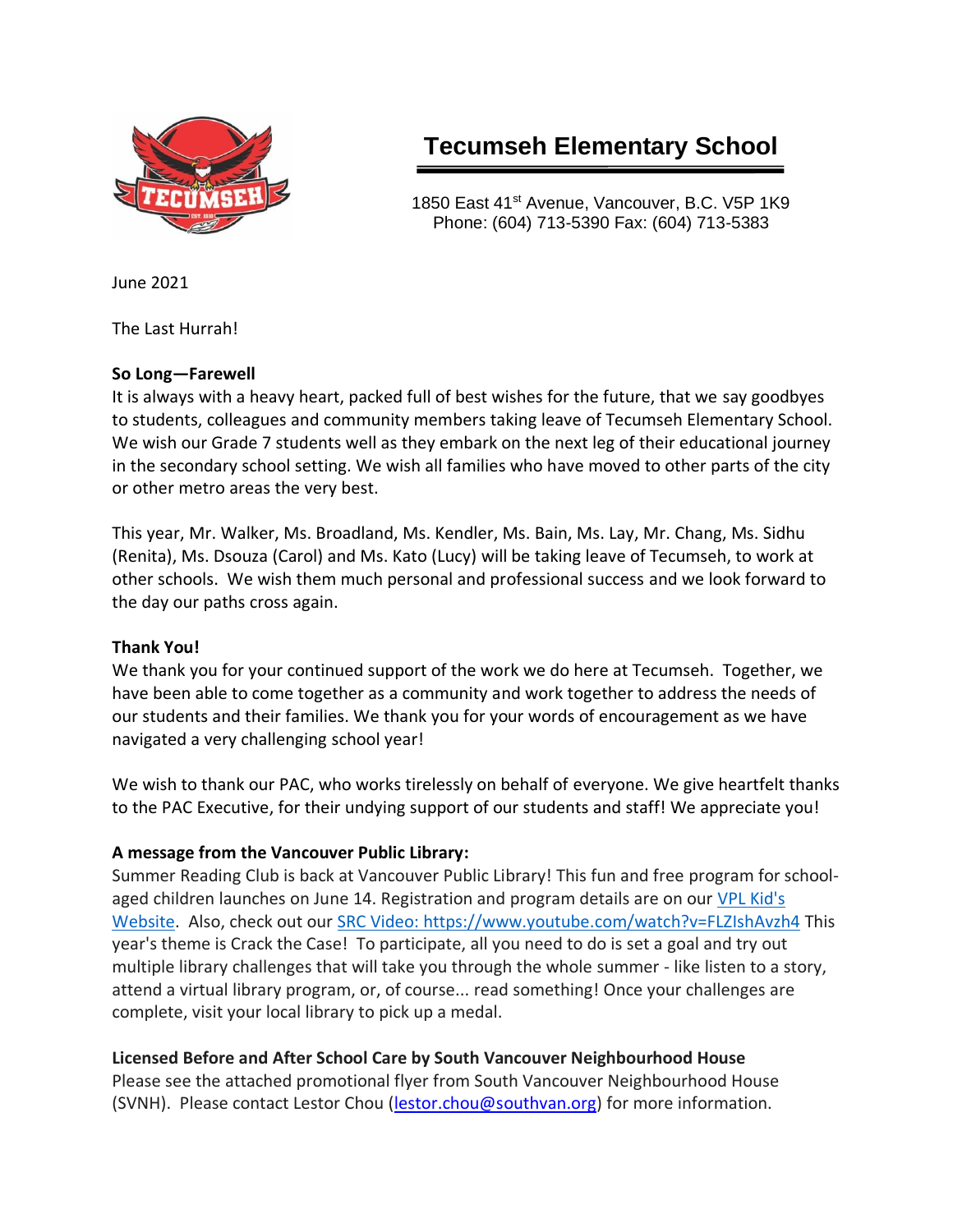## **What's Coming?**

## **School Fees 2021-2022 (reminder):**

Once classes are settled, notices of school fees will be issued. Please do not send any money before you receive the notice. **No child will be denied required supplies or activities because of financial hardship**. You can anticipate:

- General Supply Fee of \$35.00 per student (paper, writing tools, glue sticks, erasers, exercise books, art supplies, etc.)
- Apart from some early primary classes, students will be charged \$5.00 for a Tecumseh Student Planner
- Some classes use drawing books for visual journal project work (Approx. \$8.00). Students take this visual journal home at the end of the year.
- Students in Kindergarten and new students to primary grades are charged for a Tecumseh Book Bag (\$8.00).
- Field studies/Field trips are determined throughout the school year at the classroom level as we await updates from the PHO.

If you have not signed up for the **Cash On-Line system**, please consider doing so.

Here is more information regarding the Cash On-Line system:

*As of September 2019, School Cash Online will be available for parents at Tecumseh Elementary School. With School Cash Online, you will be able to pay school fees, fees for planners and field trips etc. online, using credit cards or electronic cheques.*

*To register with School Cash Online, click on the "Pay Fees" button at the top of our home page [\(https://www.vsb.bc.ca/schools/tecumseh/Pages/default.aspx\)](https://www.vsb.bc.ca/schools/tecumseh/Pages/default.aspx). You will be redirected to the website where you can set up your account. Once you are successfully registered you will receive email notifications for all school related events or items that can be paid for using this convenient and secure, on-line service.*

*This tool will make the paying of fees faster and safer and free up your child/ren from having to remember bring forms and money to school. In addition, should a refund need to be issued to you, it can be done electronically thereby getting the funds back into your hands quickly and efficiently.*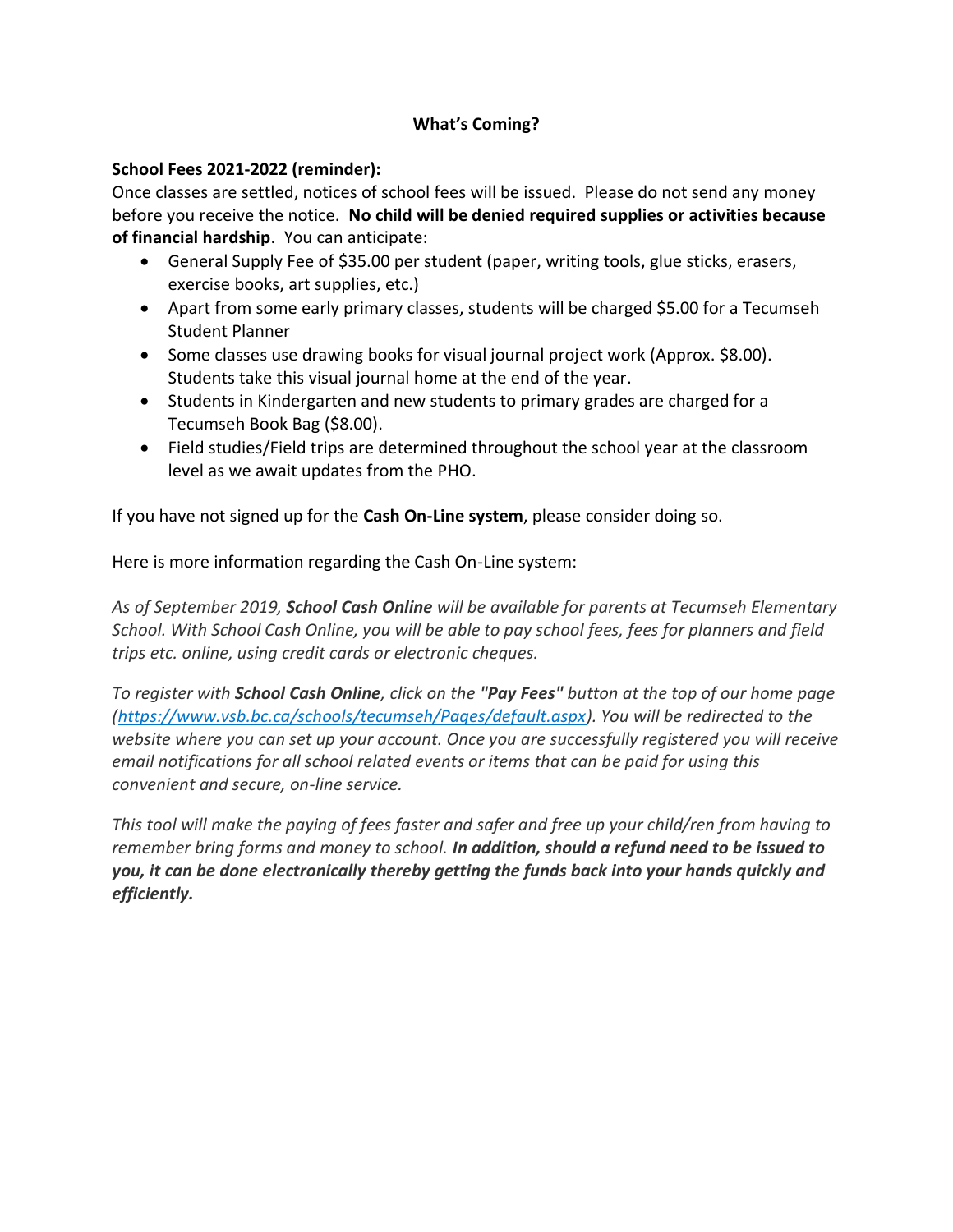## **Tecumseh Elementary School Bell Schedule 2021—2022**

| <b>Periods</b>                                                                                               | Monday-Friday               |
|--------------------------------------------------------------------------------------------------------------|-----------------------------|
| <b>Warning Bell</b><br>(All students line up at their division marker<br>outside, ready for teacher pick-up) | $8:57$ am                   |
| <b>Instruction Begins</b>                                                                                    | $9:00$ am                   |
| <b>Recess</b>                                                                                                | 10:30-10:50 am (20 minutes) |
| <u>Lunch</u>                                                                                                 | 12:05-12:52 pm (47 minutes) |
| <b>Dismissal</b>                                                                                             | $3:03$ pm                   |

#### **Main Office hours: Monday to Friday 8:30 am to 3:30 pm**

#### **IMPORTANT:**

#### **Please note the** *new* **start/end times for recess and lunch for the 2021—2022 School Year. Also, the dismissal time will be 3:03 pm each day.**

#### **Up-to-date Information from the District**

Please continue to check the following websites for up-to-date information from the VSB:

- [Vancouver School Board](http://www.vsb.bc.ca/)
- [Vancouver School Board: Covid-19 Updates](https://www.vsb.bc.ca/News/Pages/COVID-19-Updates.aspx)
- [Vancouver School Board's YouTube Channel](https://www.youtube.com/user/VanSchoolBoard)
- [Ministry of Health BC](https://www2.gov.bc.ca/gov/content/governments/organizational-structure/ministries-organizations/ministries/health)
- [Ministry of Education BC](https://www2.gov.bc.ca/gov/content/governments/organizational-structure/ministries-organizations/ministries/education)

#### **Silver Linings from this past school year…**

We are reflective upon the protocols we put in place this year and how they have been extremely helpful for the school community in keeping students and staff safe. These include all classes lining up outside in the fresh/open air and having a controlled and calm start to the day after each teacher picks them up and dismisses them at the end of the day. This has reduced bottlenecks in hallways and improved flow within the school. We have also experienced success having all students go outside into the fresh/open air for their break times—students playing in open spaces with lots of air circulation is a good thing. This past year, students have come to school well-equipped and dressed for the weather. We have also purchased some rain ponchos in primary and intermediate aged student sizes to lend to students who may need assistance